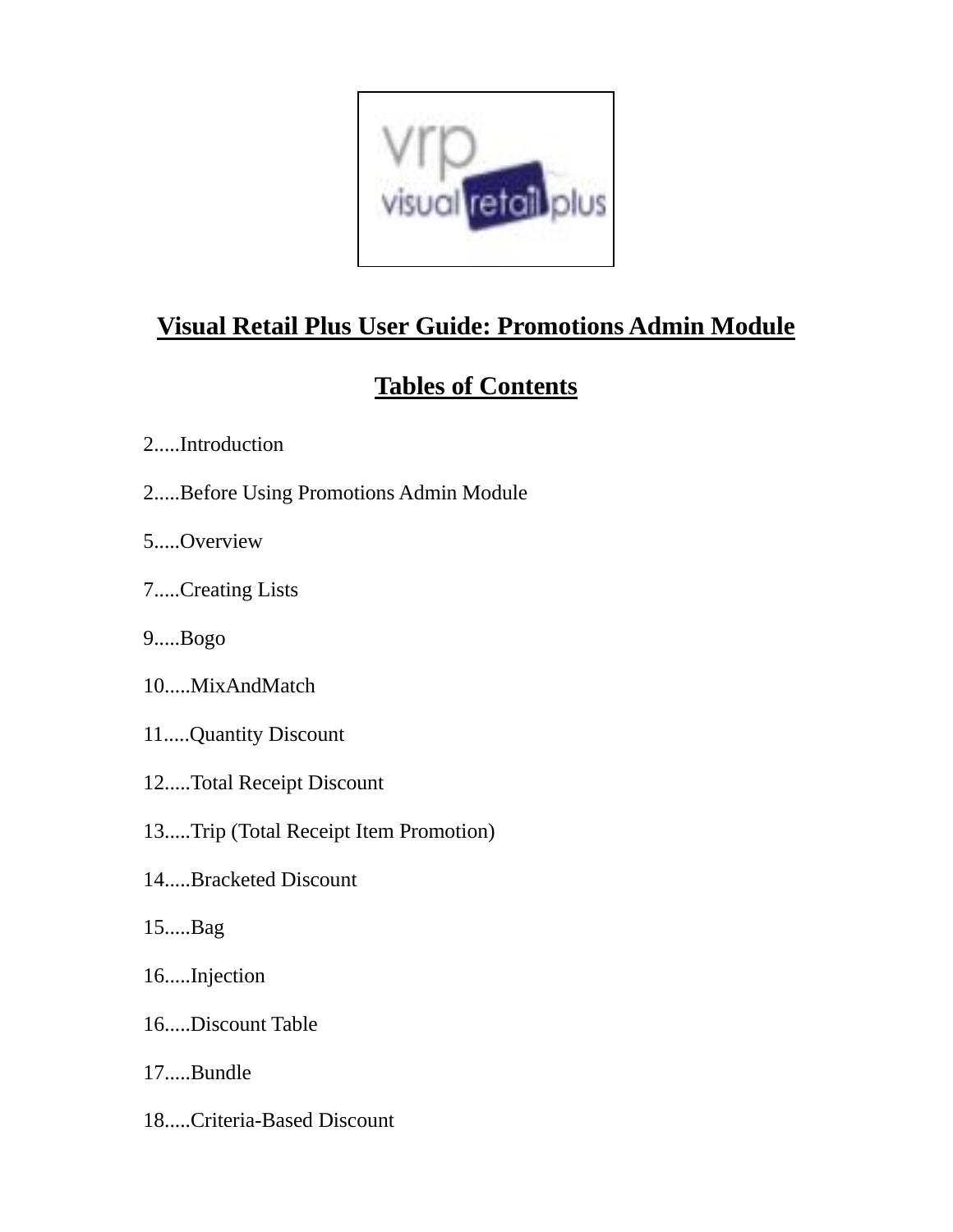### **Introduction**

The Promotions Admin Module provides one all-inclusive interface to create, modify, and remove promotions and discounts. The types of promotions included in this module are as follows: Bogo, MixAndMatch, Quantity Discount, Total Receipt Discount, Trip (Total Receipt Item Promotion), Bracketed Discount, Bag, Injection, Discount Table, Bundle, Criteria-Based Discount. This user guide will review the functionalities of each of these promotions in detail. Please see the Table of Contents if you would like to skip to the section on a specific promotion.

#### **Before using Promotions Admin Module**

In order to use The Promotions Admin Module the first step is to enable it via the Setup Module.



Next, type "promo" into the search bar and the "UsePromotionsAdmin" Ini will display. Change the Inivalue from N to Y to enable the Promotions Admin Module.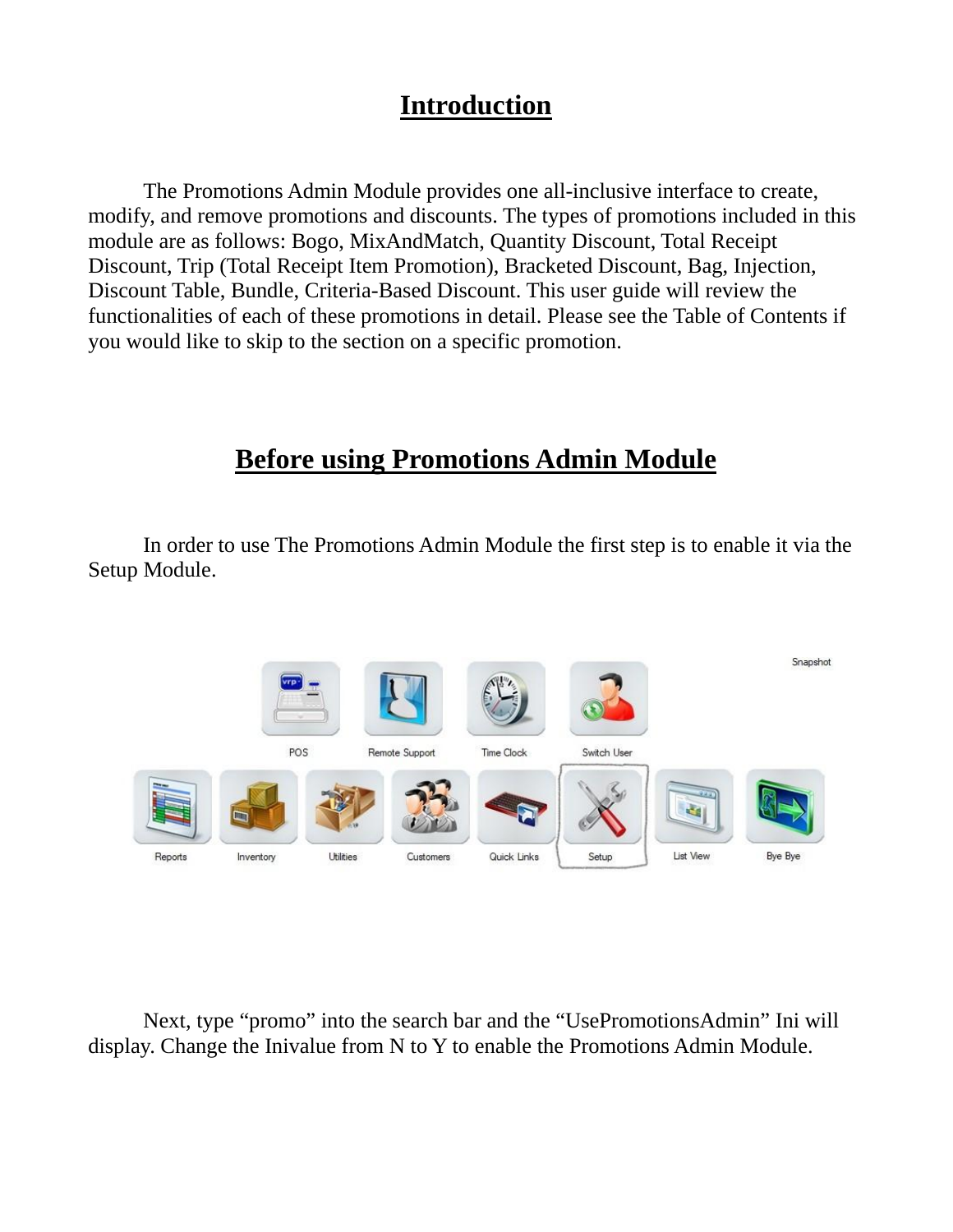

To access the Promotions Admin Module, select the Discounts Module under Utilities.

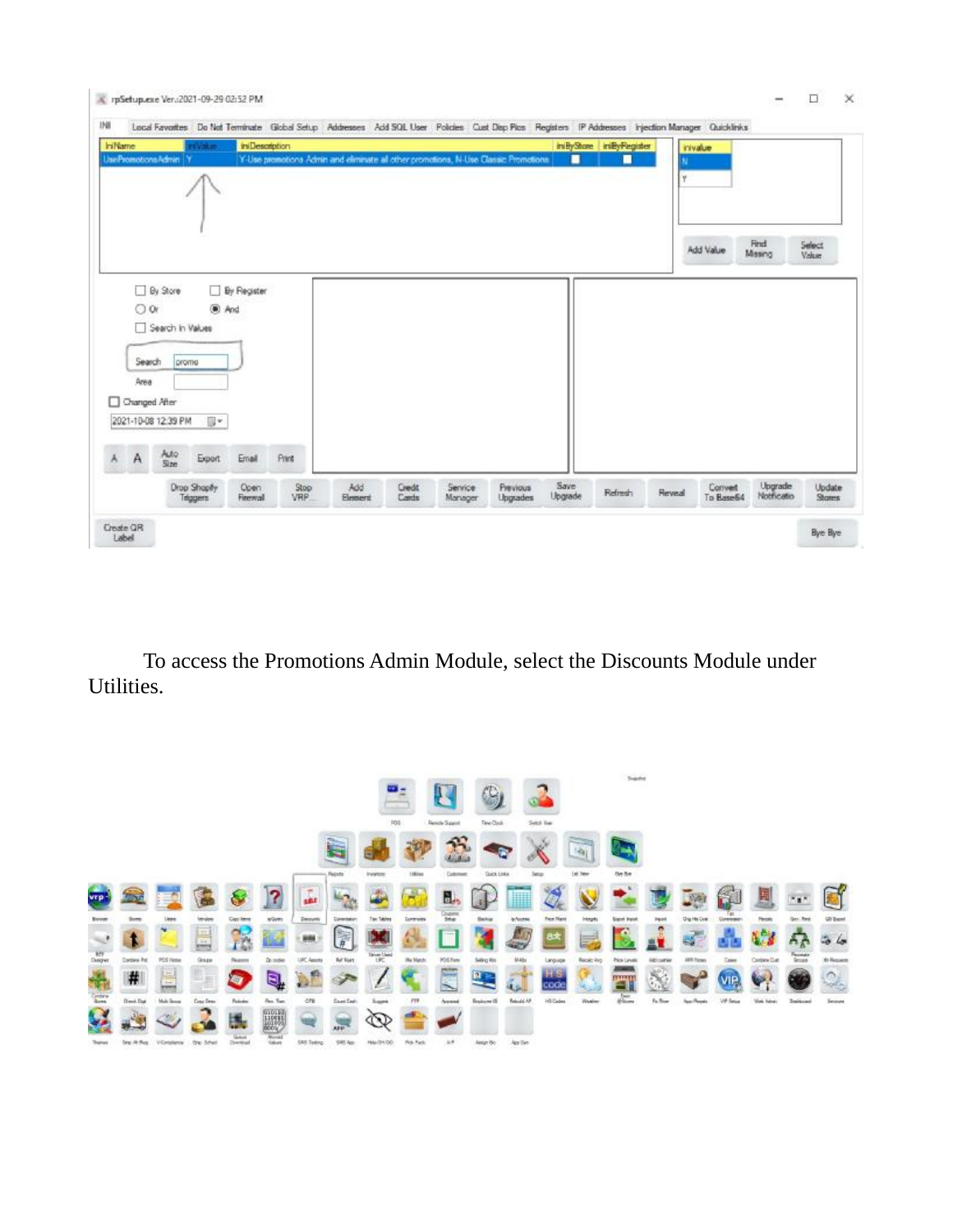#### Next, in the Discounts Module, at the bottom of the screen, select "Promotions Setup" to open the Promotions Admin Module.

|        | OnSaleT Type | OnSaleID           | OnSaleMethod  | <b>OnSaleFigure</b> | <b>FromDate</b>  | ToDate             | StoreId | Note                |
|--------|--------------|--------------------|---------------|---------------------|------------------|--------------------|---------|---------------------|
|        | Product      | CLOROX WIPES       | Percent       | 15.00               | 2020-04-15 00:00 | 2099-01-01 00:00   | All     | Clorox Wipes        |
| P      | Product      | TEST               | Percent       | 10.00               | 2020-04-15 00:00 | 2099-01-01 00:00   | 01      | This is a product   |
| P      | Product      | <b>ASUS LAPTOP</b> | Percent       | 25.00               | 2020-04-20 00:00 | 2021-04-20 00:00   | 01      | This is a laptop    |
| U      | <b>UPC</b>   | 10000001           | Percent       | 10.00               | 2020-06-17 00:00 | 2030-06-17 00:00   | All     | CLOROX WIPES        |
| U      | UPC          | 10000002           | Percent       | 10.00               | 2020-06-17 00:00 | 2030-06-17 00:00   | All     | CLOROX WIPES        |
| U      | <b>UPC</b>   | 10000003           | Percent       | 10.00               | 2020-06-17 00:00 | 2030-06-17 00:00   | All     | CLOROX WIPES        |
| U      | <b>UPC</b>   | 10000004           | Percent       | 10.00               | 2020-06-17 00:00 | 2030-06-17 00:00   | All     | T-SHIRT Color:B.    |
| Ü      | <b>UPC</b>   | 10000005           | Percent       | 10.00               | 2020-06-17 00:00 | 2030-06-17 00:00   | All     | T-SHIRT Color:B     |
| U      | UPC          | 10000006           | Percent       | 10.00               | 2020-06-17 00:00 | 2030-06-17 00:00   | All     | T-SHIRT Color:B     |
| U      | UPC          | 10000007           | Percent       | 10.00               | 2020-06-17 00:00 | 2030-06-17 00:00   | All     | T-SHIRT Color:B     |
| U      | UPC          | 10000008           | Percent       | 10.00               | 2020-06-17 00:00 | 2030-06-17 00:00   | All     | T-SHIRT Color:N     |
| U      | <b>UPC</b>   | 10000009           | Percent       | 10.00               | 2020-06-17 00:00 | 2030-06-17 00:00   | All     | T-SHIRT Color:N     |
| U      | <b>UPC</b>   | 10000011           | Percent       | 10.00               | 2020-06-17 00:00 | 2030-06-17 00:00   | All     | T-SHIRT Color:N     |
| U      | <b>UPC</b>   | 10000012           | Percent       | 10.00               | 2020-06-17 00:00 | 2030-06-17 00:00   | All     | TEST Color: Blue    |
| U      | UPC          | 10000013           | Percent       | 10.00               | 2020-06-17 00:00 | 2030-06-17 00:00   | All     | TEST Color: Blue    |
| U      | UPC          | 10000014           | Percent       | 10.00               | 2020-06-17 00:00 | 2030-06-17 00:00   | All     | TEST Color: Blue    |
| U      | UPC          | 10000015           | Percent       | 10.00               | 2020-06-17 00:00 | 2030-06-17 00:00   | All     | TEST Color: Blue    |
| U      | UPC          | 10000016           | Percent       | 10.00               | 2020-06-17 00:00 | 2030-06-17 00:00   | All     | TEST Color: Yell    |
| U      | UPC          | 10000017           | Percent       | 10.00               | 2020-06-17 00:00 | 2030-06-17 00:00   | All     | TEST Color: Yell    |
| U      | UPC          | 10000018           | Percent       | 10.00               | 2020-06-17 00:00 | 2030-06-17 00:00   | All     | TEST Color: Yell    |
| U      | UPC          | 10000019           | Percent       | 10.00               | 2020-06-17 00:00 | 2030-06-17 00:00   | All     | TEST Color: Yell    |
| U      | UPC          | 10000020           | Percent       | 10.00               | 2020-06-17 00:00 | 2030-06-17 00:00   | All     | TEST Color:Red      |
| $\cup$ | <b>UPC</b>   | 10000021           | Percent       | 10.00               | 2020-06-17 00:00 | 2030-06-17 00:00   | All     | TEST Color:Red      |
| U      | <b>UPC</b>   | 10000022           | Percent       | 10.00               | 2020-06-17 00:00 | 2030-06-17 00:00   | All     | TEST Color:Red      |
| U      | <b>UPC</b>   | 10000023           | Percent       | 10.00               | 2020-06-17 00:00 | 2030-06-17 00:00   | All     | TEST Color:Red      |
| U      | UPC          | 10000024           | Percent       | 10.00               | 2020-06-17 00:00 | 2030-06-17 00:00   | All     | BOATGOLD Colo       |
| U      | UPC          | 10000025           | Percent       | 10.00               | 2020-06-17 00:00 | 2030-06-17 00:00   | All     | BOATGOLD Colo       |
| U      | <b>UPC</b>   | 10000026           | Percent       | 10.00               | 2020-06-17 00:00 | 2030-06-17 00:00   | All     | BOATGOLD Colo       |
| U      | UPC          | 10000027           | Percent       | 10.00               | 2020-06-17 00:00 | 2030-06-17 00:00   | All     | BOATGOLD Colo       |
| U      | UPC          | 10000028           | Percent       | 10.00               | 2020-06-17 00:00 | 2030-06-17 00:00   | All     | BOATGOLD Colo       |
| U      | <b>UPC</b>   | 10000029           | Percent       | 10.00               | 2020-06-17 00:00 | 2030-06-17 00:00   | All     | BOATGOLD Colo       |
| U      | UPC          | 10000031           | Percent       | 10.00               | 2020-06-17 00:00 | 2030-06-17 00:00   | All     | BOATGOLD Colo       |
| U      | <b>UPC</b>   | 10000032           | Percent       | 10.00               | 2020-06-17 00:00 | 2030-06-17 00:00   | All     | BOATGOLD Colo       |
| U      | <b>UPC</b>   | 10000033           | Percent       | 10.00               | 2020-06-17 00:00 | 2030-06-17 00:00   | All     | BOATGOLD Colo       |
| U      | UPC          | 10000035           | Percent       | 10.00               | 2020-06-17 00:00 | 2030-06-17 00:00   | All     | BOATGOLD Colo       |
| U      | <b>UPC</b>   | 10000036           | Percent       | 10.00               | 2020-06-17 00:00 | 2030-06-17 00:00   | All     | BOATGOLD Colo       |
| U      | <b>UPC</b>   | 10000038           | Percent       | 10.00               | 2020-06-17 00:00 | 2030-06-17 00:00   | All     | BOATGOLD Colo       |
| U      | UPC          | 10000054           | Percent       | 10.00               | 2020-06-17 00:00 | 2030-06-17 00:00   | All     | ASUS LAPTOP         |
|        |              |                    |               |                     |                  |                    |         |                     |
| Search | Refresh      | Discount By<br>LRD | All Customers | Exclude Line        | By Brackets      | Add /<br>Remove By | Import  | Promotions<br>Setup |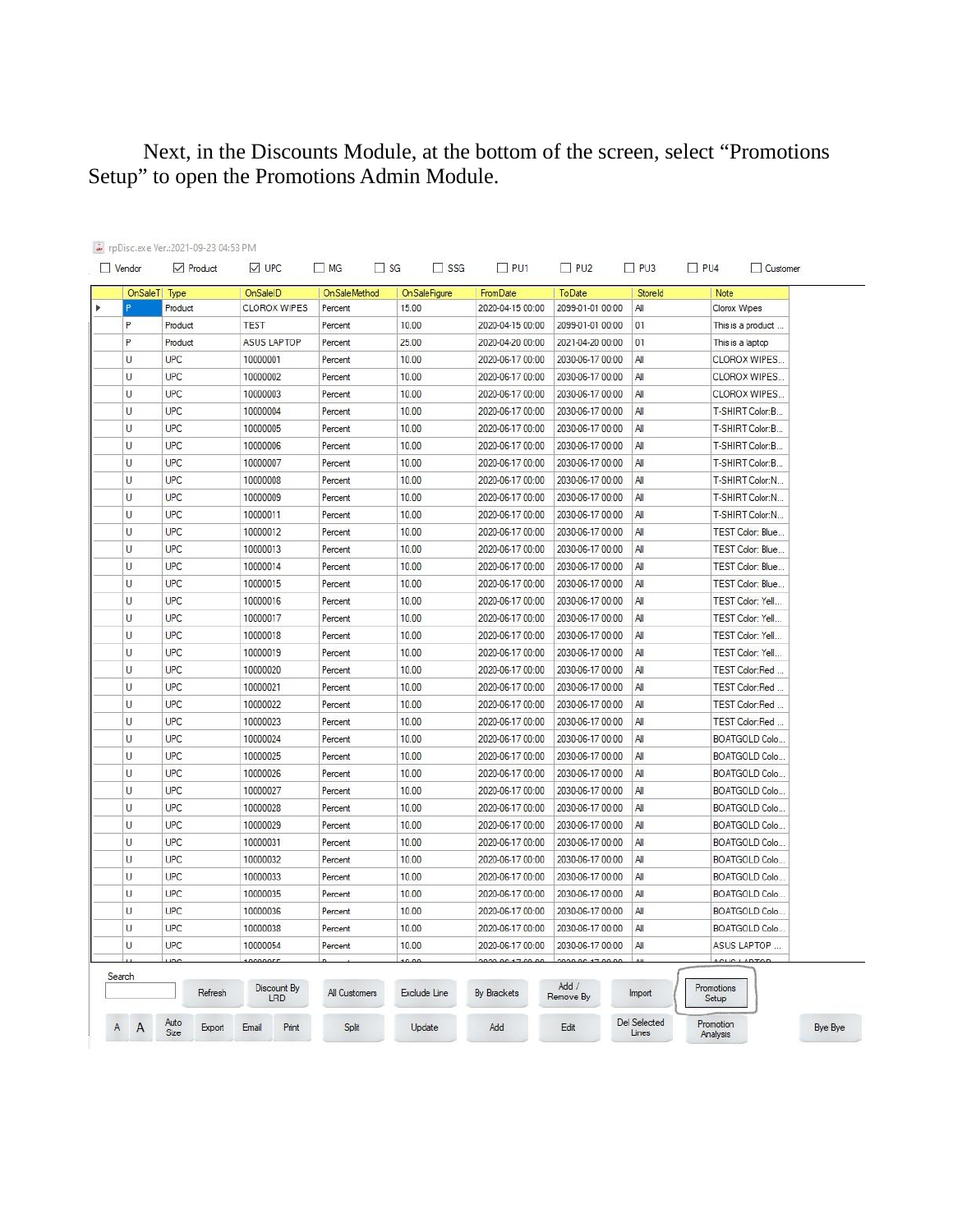### **Overview**



Below is the screen for the Promotions Admin Module

The top-left lists the various Promotion Types available, by selecting a Promotion Type, the bottom-left of the screen changes to display the Promotions that have been created for that particular type. To add a new promotion, select the appropriate Promotion Type and click the Add Promotion button. A pop-up will appear asking you to create a name for your promotion. Afterwards, you can customize your promotion. Use the priority drop-down to indicate the priority level for your current promotion. If two promotions apply to the same product, then only the promotion with the higher priority (indicated by the lower number) will apply to the sale. For example, if one promotion has a priority level of 1 and another promotion has a priority level of 5, then only the promotion of priority level 1 will apply to the sale.

If you would like to apply multiple promotions to the same item, select the "Allow Double Dip" checkbox for each promotion you would like to apply. Note that this does not add multiple discounts together, but rather applies them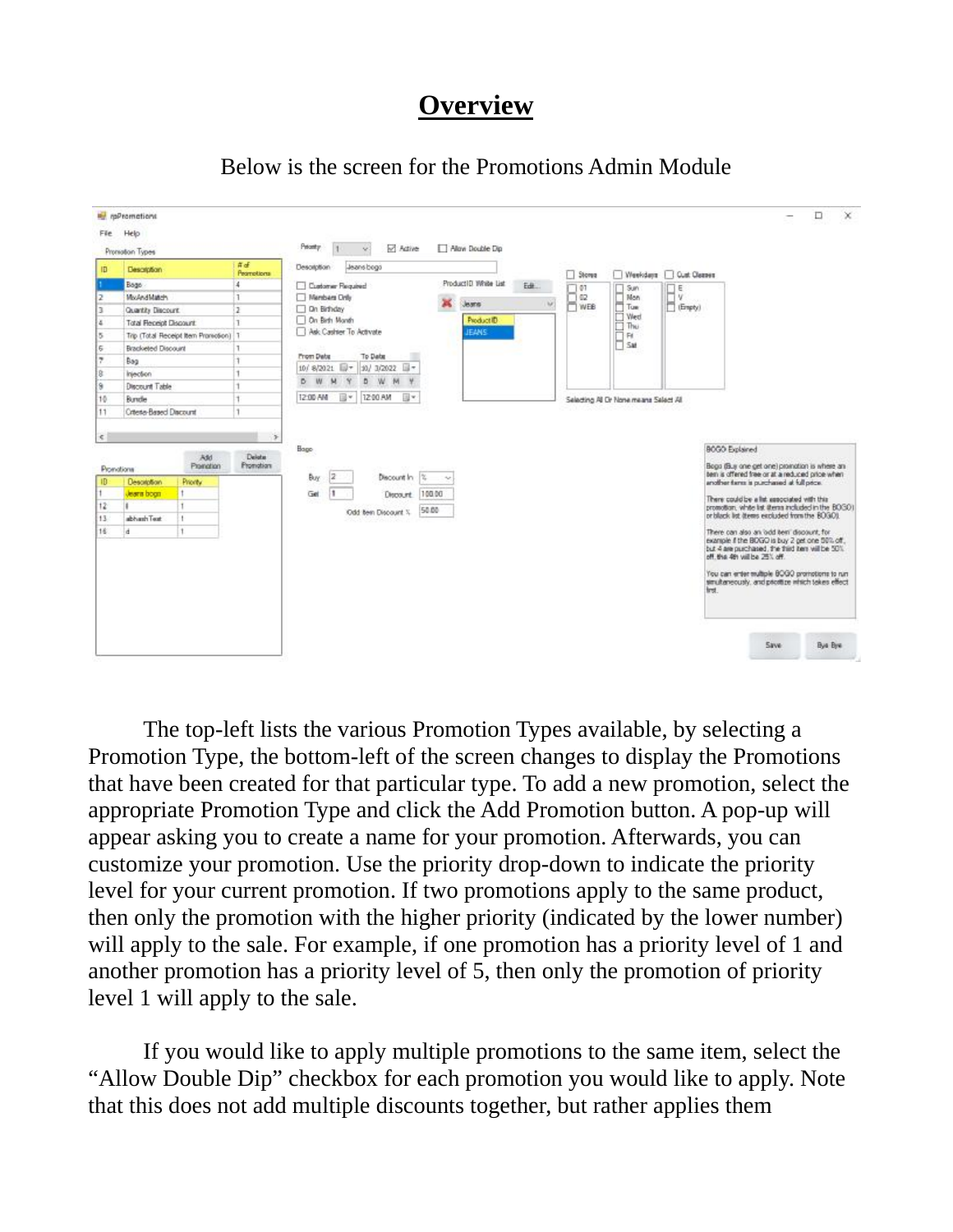sequentially. For example, if there are two 5% discounts for a \$100 product, then the discount will not be 10% off (\$10), but instead 5% off the \$100 (\$5), then 5% off the \$95 (\$4.75) for a \$9.75 discount. Please note, that when using the Double Dip feature, if both promotions are set to the same priority then the system will apply them in a random order. A \$50 product with a \$20 discount and a 50% discount could be sold for either \$15 or \$5!

Selecting the "Customer Required" checkbox ensures that a customer account must be tied to a sale in order to use the relevant promotion. The "Members Only" checkbox ensures that this customer must also be a member. The "On Birthday" checkbox ensures that it must be both the month and day of the customer's birth to receive the discount. The "On Birthday Month" checkbox ensures that it must be only the customer's birth month to receive the discount. The "Ask Cashier to Activate" checkbox ensures that the cashier must select the discount button in the POS and manually activate the discount in order to apply it to the sale.

The From Date and To Date selectors allow you to decide when and how long the promotion will be available. The Stores option on the right allows you to select if the promotion will be available in all stores or select stores only. The Weekdays option allows you to select if the promotion will be available on particular days or every day. The Customer Classes option allows you to choose if the promotion will only apply to particular customers (for example, only customers who are also employees or only customers who are veterans).

The options at the top of the screen that have been discussed so far will be the same even when changing the type of promotion, however the bottom of the screen where there are various fields such as "Buy" and "Get" as well as the gray "BOGO Explained" box on the right, will change depending on the type of promotion that has been selected. The bottom-right box will explain the currently selected promotion and the options available for it.

The list drop-down between the Date selectors and Stores option allows you to choose which list of items to which the promotion will apply. The next section will cover how to create and edit lists in The Promotions Admin Module.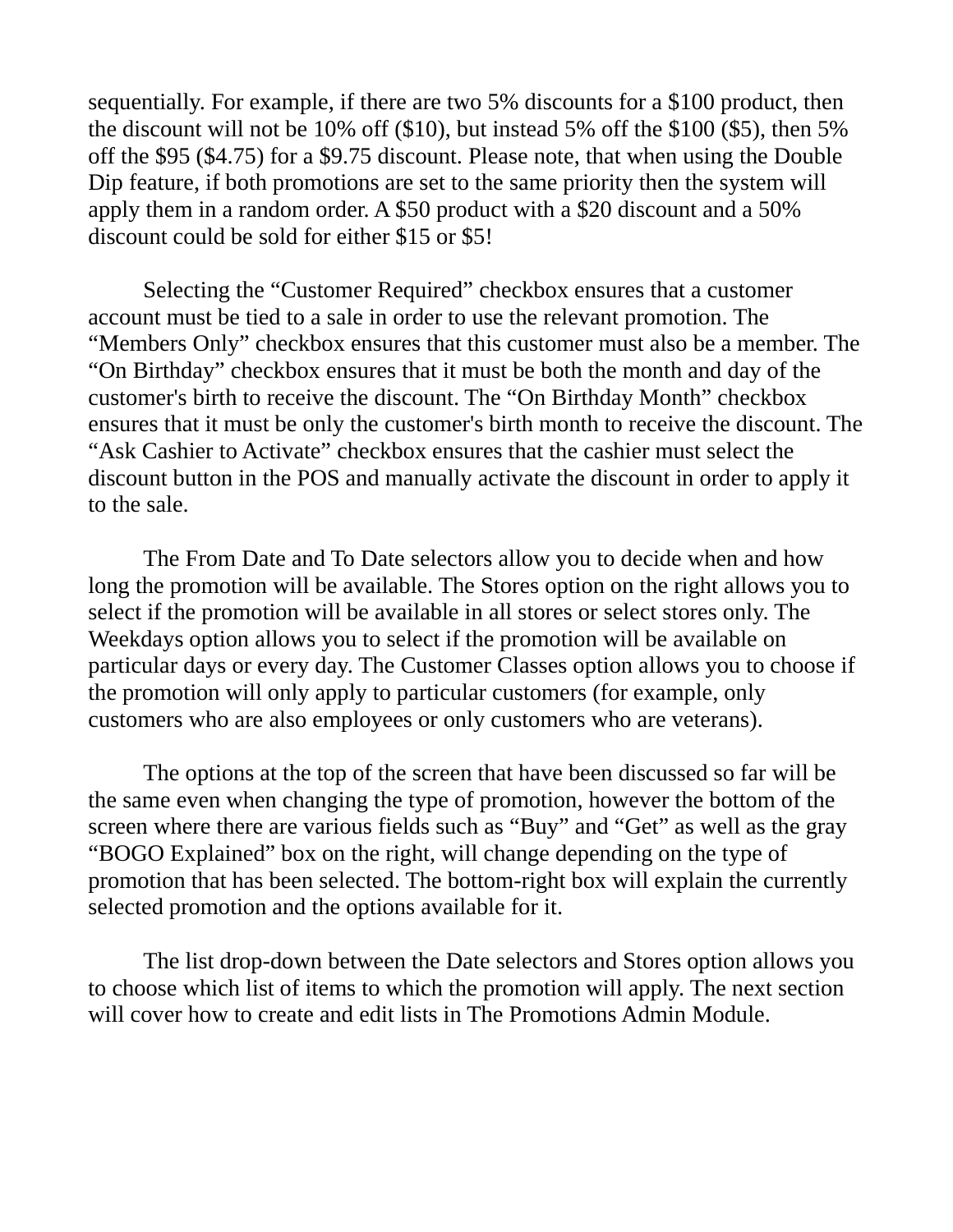### **Lists**

In order to access the List Menu, select File then Lists from the drop-down that appears.



The List Menu allows you to create and save new lists, open, edit, or delete an existing list, add or remove items from an existing list, and even import a new list directly from a spreadsheet. These options are displayed in the figure below.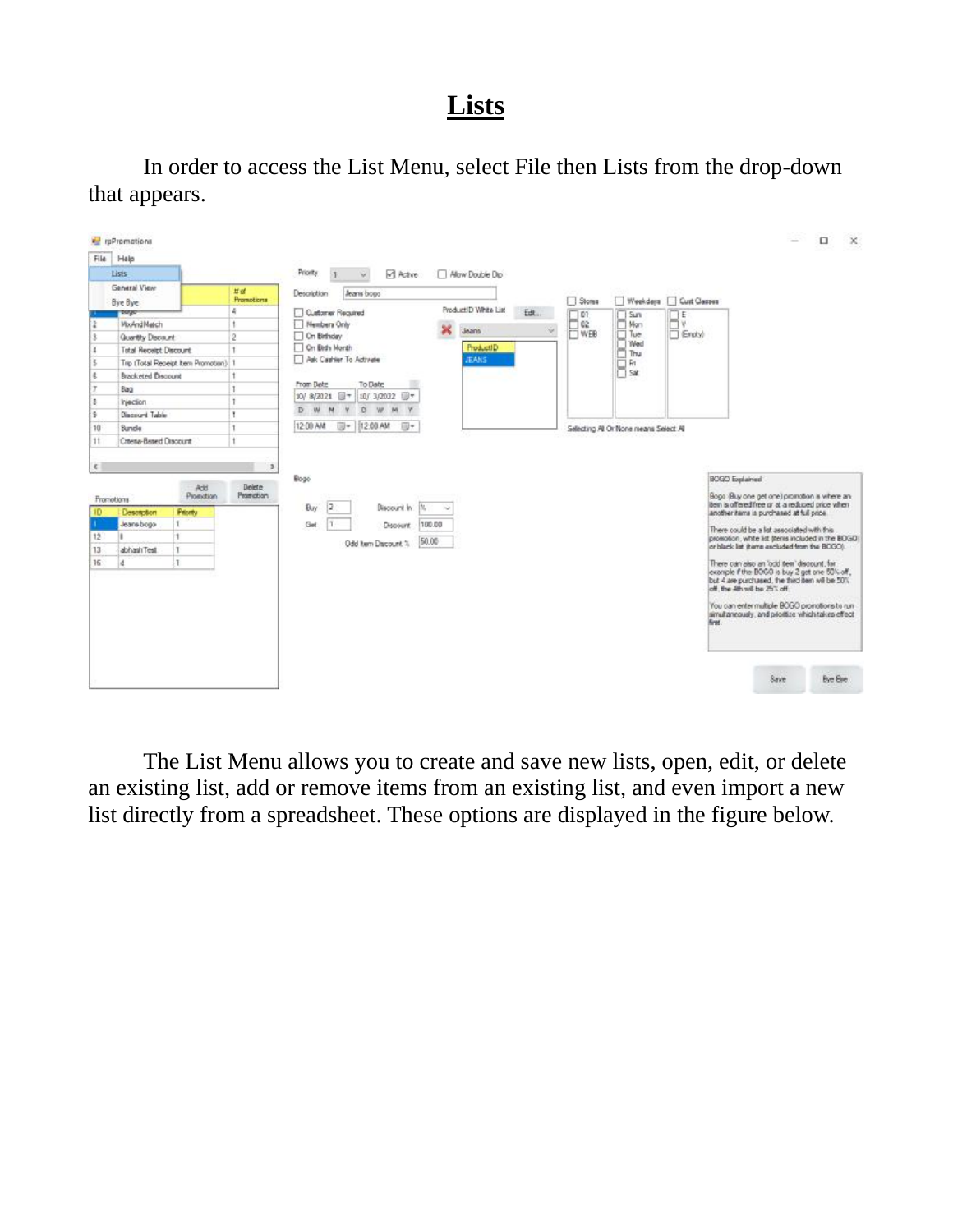| List    |                                                                                                          |      |            |              |                        |  |  |
|---------|----------------------------------------------------------------------------------------------------------|------|------------|--------------|------------------------|--|--|
|         | <b>Open Existing List</b>                                                                                | lame |            |              |                        |  |  |
|         | New List                                                                                                 |      |            |              |                        |  |  |
|         | <b>Rename List</b><br>Save As<br><b>Delete List</b><br>Import<br>Delete Selected Lines<br><b>Bye Bye</b> |      |            |              |                        |  |  |
|         |                                                                                                          |      |            |              |                        |  |  |
| List Of | v<br>Add This                                                                                            |      | White List | ◯ Black List | Delete<br>Current Line |  |  |

To create a new list, select the "New List" option from the List drop-down as pictured in the figure above. This will open a new window, which will ask you for the name of the list as well as what category the list contains. Lists can be based on VendorID, ProductID, UPC, or many other distinguishing criteria. Lastly, you will need to select whether the list is a White List or a Black List. If a White List is applied to a promotion, then that promotion will ONLY apply to all items on that White List. In contrast, if a Black List is applied to a promotion, then that promotion will apply to all items in the entire store EXCEPT those on the Black List. This can always be changed at a later time.

Once you have successfully created a list, you will see the List Name at the top of your screen. To add items to the list, select the "Select Items to Add..." button at the bottom of the screen. In the new window that appears, search for the appropriate items you wish to add to your list, then click the select button to add them to the empty box in the bottom-right of the screen. Once that is done click save to successfully add the item(s) to your list.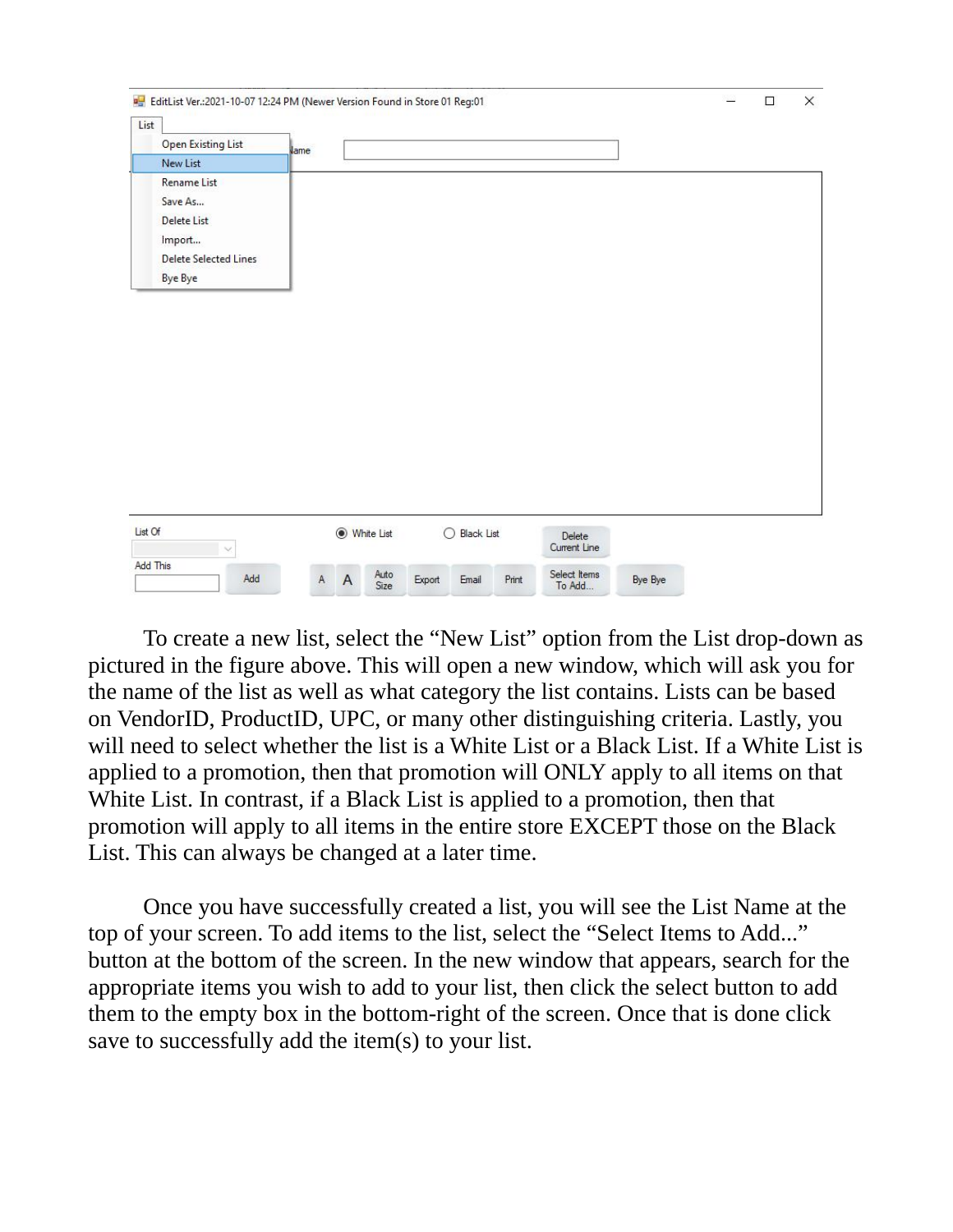|            | of and   | Vendond        |                 | MG                 | 5G            | <b>55G</b>                 |                          | PUT        | PU2           |                | PUB             | PU4           |
|------------|----------|----------------|-----------------|--------------------|---------------|----------------------------|--------------------------|------------|---------------|----------------|-----------------|---------------|
|            | V-NECK   | <b>EXPRESS</b> |                 | <b>CLOTHING:</b>   | <b>SHIRTS</b> |                            |                          |            |               |                |                 |               |
| ٠          |          |                |                 |                    |               |                            |                          |            |               |                |                 |               |
|            |          |                |                 |                    |               |                            |                          |            |               |                |                 |               |
|            |          |                |                 |                    |               |                            |                          |            |               |                |                 |               |
|            |          |                |                 |                    |               |                            |                          |            |               |                |                 |               |
|            |          |                |                 |                    |               |                            |                          |            |               |                |                 |               |
|            |          |                |                 |                    |               |                            |                          |            |               |                |                 |               |
|            |          |                |                 |                    |               |                            |                          |            |               |                |                 |               |
|            |          |                |                 |                    |               |                            |                          |            |               |                |                 |               |
|            |          |                |                 |                    |               |                            |                          |            |               |                |                 |               |
|            |          |                |                 |                    |               |                            |                          |            |               |                |                 |               |
|            |          |                |                 |                    |               |                            |                          |            |               |                |                 |               |
|            |          |                |                 |                    |               |                            |                          |            |               |                |                 |               |
|            |          |                |                 |                    |               |                            |                          |            |               |                |                 |               |
|            |          |                |                 |                    |               |                            |                          |            |               |                |                 |               |
|            |          |                |                 |                    |               |                            |                          |            |               |                |                 |               |
|            |          |                |                 |                    |               |                            |                          |            |               |                |                 |               |
|            |          |                |                 |                    |               |                            |                          |            |               |                |                 |               |
|            |          |                |                 |                    |               |                            |                          |            |               |                |                 |               |
|            |          |                |                 |                    |               |                            |                          |            |               |                |                 |               |
|            |          |                |                 |                    |               |                            |                          |            |               |                |                 |               |
|            |          |                |                 |                    |               |                            |                          |            |               |                |                 |               |
|            |          |                |                 |                    |               |                            |                          |            |               |                |                 |               |
|            |          |                |                 |                    |               |                            |                          |            |               |                |                 |               |
|            |          |                |                 |                    |               |                            |                          |            |               |                |                 |               |
| $\epsilon$ |          |                |                 |                    |               |                            |                          |            |               |                |                 |               |
|            |          |                |                 |                    |               |                            |                          |            | productid     | Vendorid       | MG              | SG.           |
| Store      |          | Vendor         | MG              |                    | SG.           | SSG                        | Help?                    | ٠          | <b>V-NECK</b> | <b>EXPRESS</b> | <b>CLOTHING</b> | <b>SHIRTS</b> |
|            | $\omega$ |                | $\omega$        | $\lambda_{\rm C}$  |               | $\approx$                  | $\omega$                 |            |               |                |                 |               |
| Product*   |          | PU1            | PU <sub>2</sub> |                    | PL/3          | PU4                        | ĐО.                      |            |               |                |                 |               |
| v-neck     | w.       |                | w               | $\omega$           |               | $\omega$                   | w                        |            |               |                |                 |               |
|            |          |                |                 |                    |               |                            | $\overline{\phantom{a}}$ |            |               |                |                 |               |
|            |          | Brand          |                 | P.Code<br>$\omega$ | Description   | UPC                        | Attr                     |            |               |                |                 |               |
| Season     | w.       |                | w               |                    |               |                            | Reset                    | $\epsilon$ |               |                |                 |               |
| Long Desc  |          | (C) Color S/M  | S20             | Region Web<br>Wi   | Active        | Merch.<br>Inactive Service | <b>Build</b>             | Search     |               | Select         | Save            | Bye Bye       |

#### **Bogo**

A Bogo promotion offers an item free or at a reduced price when 1 or more other items are purchased at full price. In the bottom-center of the screen, in the "Buy" field, select how many items a customer must purchase in order to receive the Bogo discount. In the "Get" field, enter how many items the customer will get at discount. The "Discount In" field allows you to select whether the Discount will be a percentage or a flat dollar amount. The "Discount" field allows you to enter the amount being discounted. Finally, the Odd Item Discount % allows you to offer a discount on any additional items purchased after the bogo. In the example below, if a customer purchases 2 pairs of jeans, then the  $3<sup>rd</sup>$  will be free. If they buy a  $4<sup>th</sup>$  pair, then it will be 50% off due to the Odd Item Discount %. Any additional jeans purchased in this same transaction after the  $4<sup>th</sup>$  will also receive the 50% discount.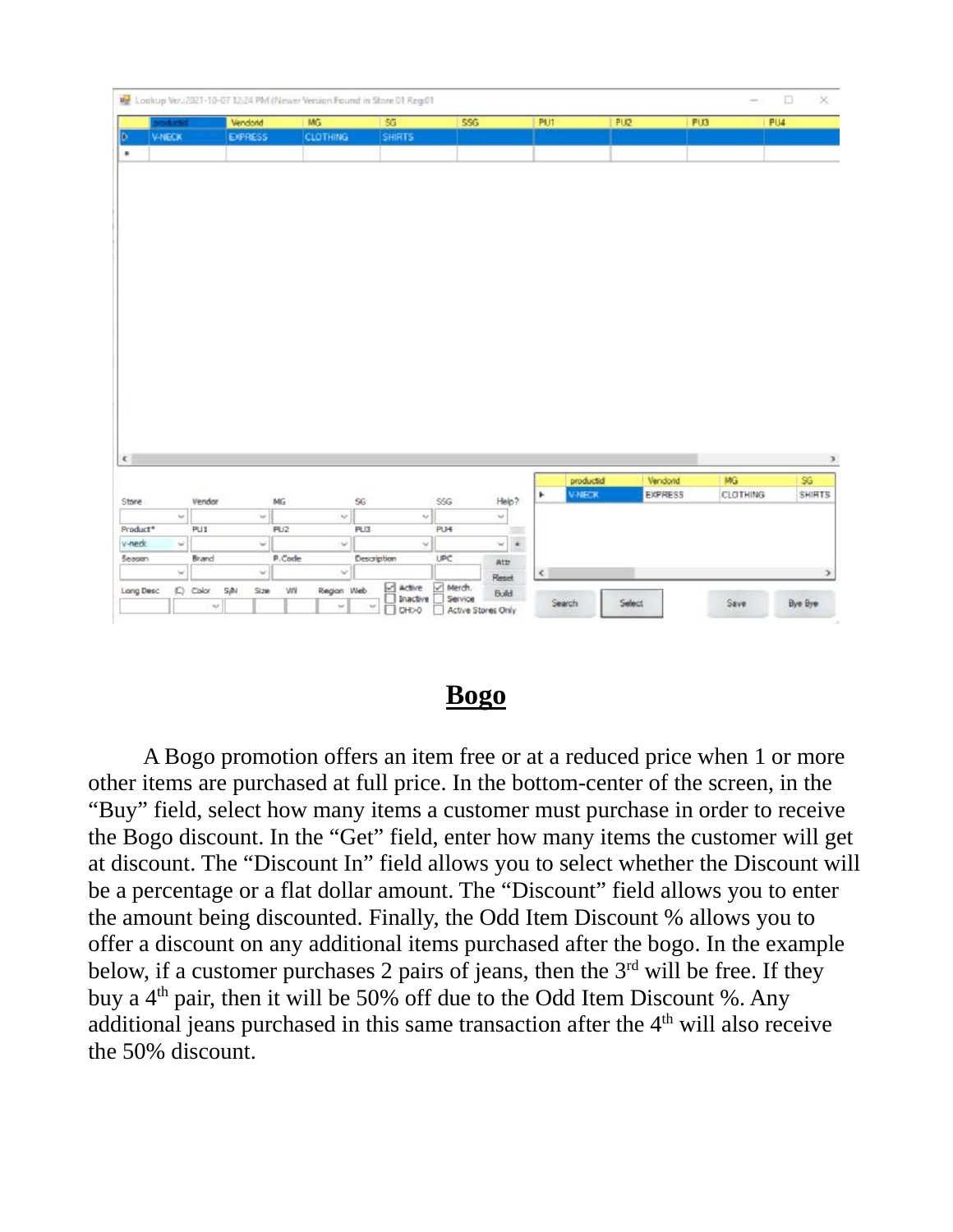

### **MixAndMatch**

A MixAndMatch promotion allows the combination of different products to receive a lower total sale price after purchasing a set quantity. For instance, as in the figure below, the purchase of 3 T-Shirts (that are normally \$15 each), will be sold for \$40 under the MixAndMatch promotion. Simply enter the quantity required for the discount in the "Quantity" field at the bottom-center of the page, then enter the new total sale price for those items.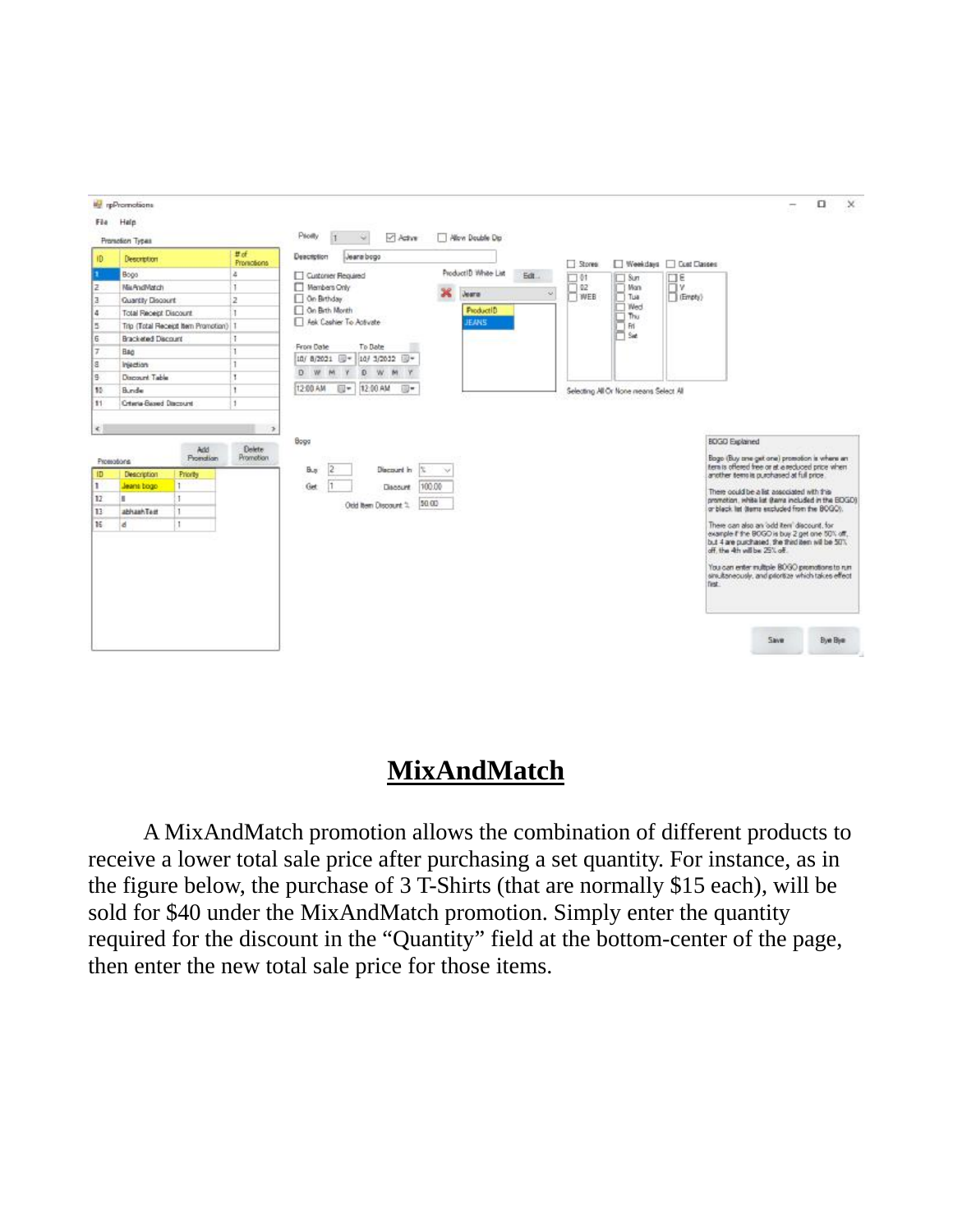



re promotions

#### **Quantity Discount**

A Quantity Discount promotion is used to create different tiers of discounts depending on the quantity of a product purchased, the higher quantity purchased, the lower the sale price will be for each unit. In the bottom-center of the screen, enter how many units one must purchase at each tier in the "Buy" field, then enter the discounted unit sale price in the "Unit Sale Price" field. If the "Items Exceeding Quantity Get The Discount" checkbox is checked, then items exceeding the specific quantity of a tier will still get the discount. In the figure below, two tubs of facecream can be purchased for \$18 each. Four tubs must be purchased for the next discount tier (\$15 each). Since the checkbox is checked, the purchase of 3 tubs will make the third tub \$18. If this checkbox was not checked, then the third tub would be the standard price. The other way this checkbox changes pricing is the combination of multiple quantity discounts. If ten tubs of facecream are purchased, then since the checkbox is selected all ten tubs will be sold for \$10 each since that is the final discount tier. However, if the checkbox was not checked, then the first eight tubs would be sold for \$10 each, but the final two tubs would be sold for \$18 (a buy 2 discount + and a buy 8 discount).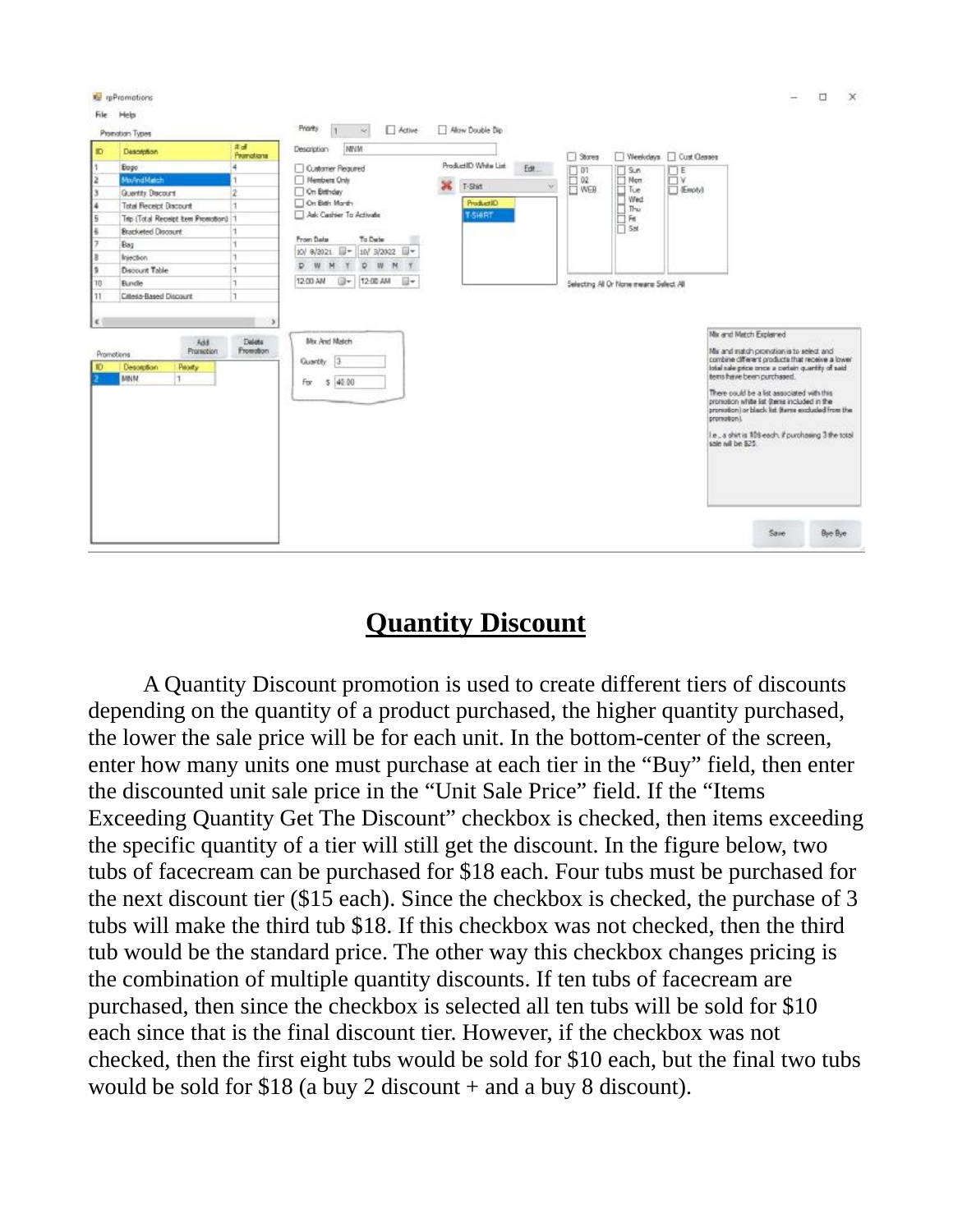

# **Total Receipt Discount**

A Total Receipt Discount promotion applies a discount once a minimum sale amount has been reached. In the "Minimum Sale Amount" field, enter the minimum dollar amount of product that must be purchased. In the "Discount Type" field enter whether this discount will be a percentage or a flat amount. In the "Figure" field, enter the amount of the discount. In the figure below, the purchase of \$100 worth of V-Neck shirts will receive a discount of 25%. Note that if a customer purchases \$100 worth of V-Neck shirts and \$50 worth of jeans for a total of \$150 sale, they will only receive 25% off the \$100 subtotal for V-Neck shirts, not 25% off the total \$150 sale.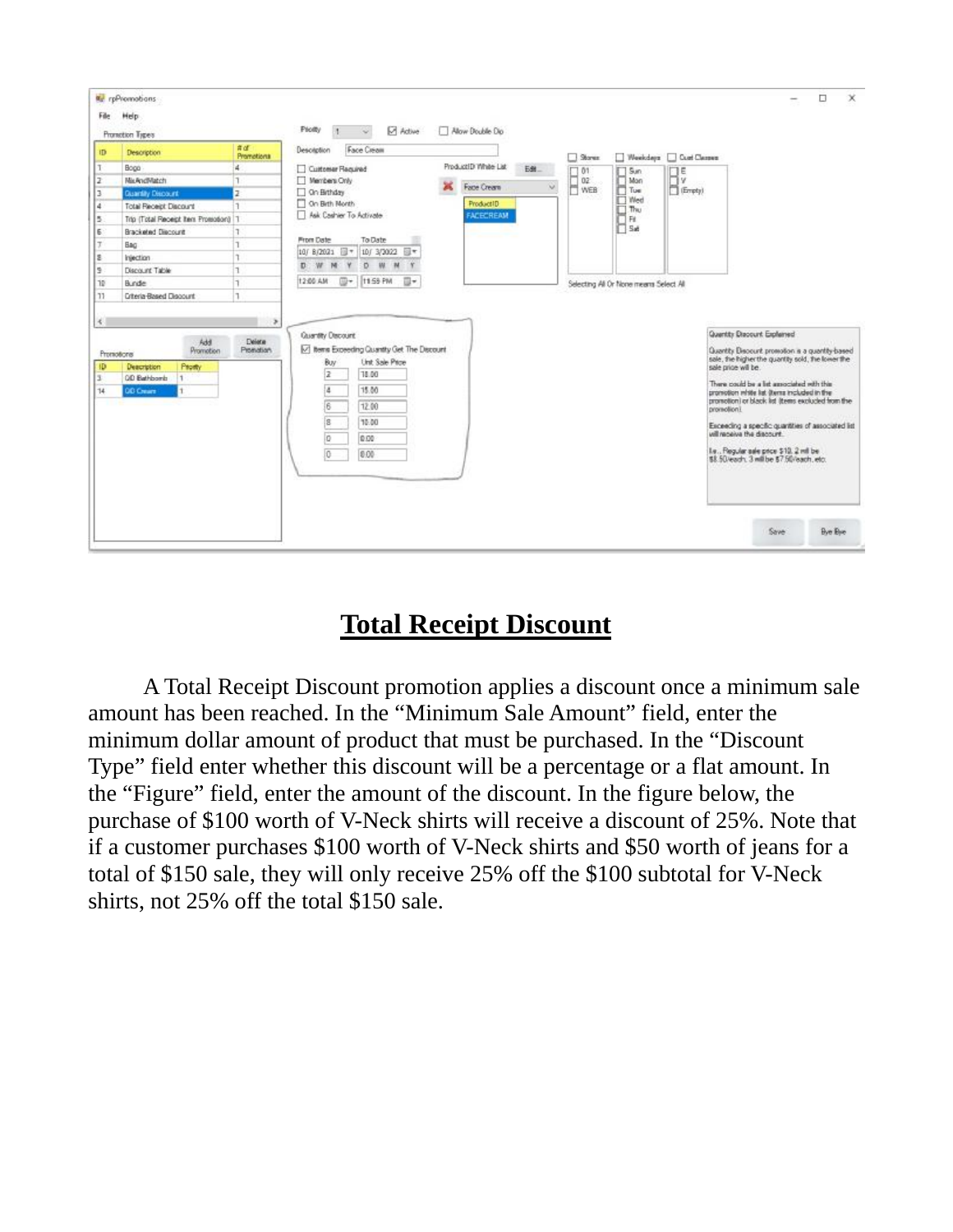

### **Total Receipt Item Promotion**

A Total Receipt Item Promotion is very similar to the Total Receipt Discount. When a minimum dollar amount of a particular product is purchased, then the customer will receive a discount on another product. In the bottom-center of the screen, in the "Minimum Sale Amount" field, enter the amount that must be purchased of the first product in order to receive a discount on the second product. In the "Discount Type" field, enter whether this discount will be a percentage or a flat amount. In the "Figure" field, enter the amount to be discounted. In the below example, a minimum purchase of \$90 worth of ointment will receive a 20% discount on any gummies purchased in addition to that ointment.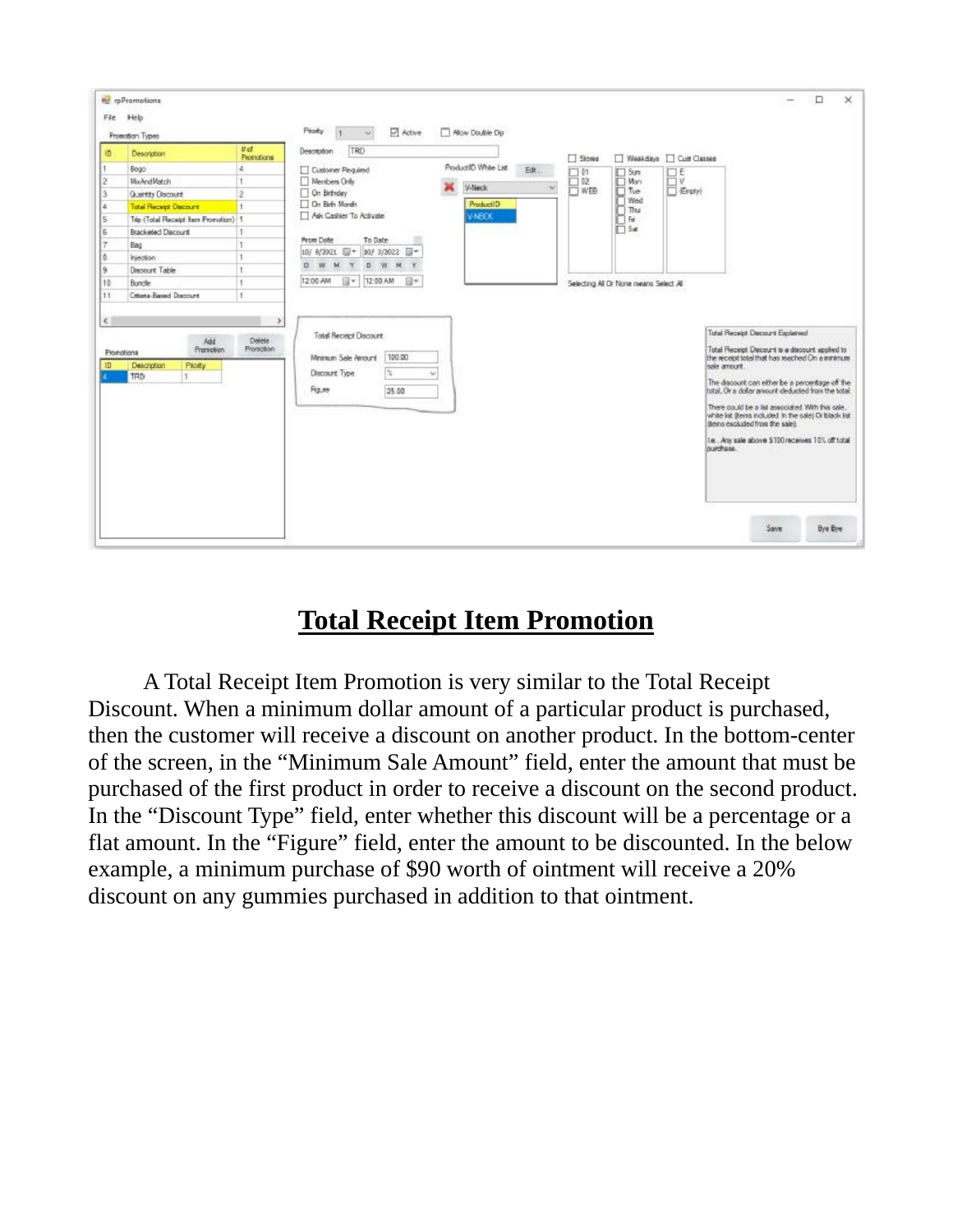| File                                | a pPromotions<br>Help<br>Promotion Types                                                                                          |                                              | Promy<br>Active<br>Mow Double Dip<br>×.                                                                                                                                                                                                         | $\times$<br>□                                                                                                                                                                                                                                                                                                                                                                                               |
|-------------------------------------|-----------------------------------------------------------------------------------------------------------------------------------|----------------------------------------------|-------------------------------------------------------------------------------------------------------------------------------------------------------------------------------------------------------------------------------------------------|-------------------------------------------------------------------------------------------------------------------------------------------------------------------------------------------------------------------------------------------------------------------------------------------------------------------------------------------------------------------------------------------------------------|
| ID.                                 | Description                                                                                                                       | <b>A</b> of<br>Promotions                    | Táp<br>Description<br>$\Box$ Stores<br>Weekdows Cust Classes                                                                                                                                                                                    |                                                                                                                                                                                                                                                                                                                                                                                                             |
| 1<br>$\overline{2}$<br>$\mathbf{3}$ | <b>Bopp</b><br>Ma And Match<br>Quantity Discount                                                                                  | ı<br>1<br>$\bar{z}$<br>$\ddot{\phantom{1}}$  | ProductID White List<br>Customer Required<br>Edit<br>口叶<br>口日<br>$\Box$ Sin<br>$\square$ 02<br>$\Box$ Man<br><b>IT V</b><br>Members Only<br>CEDOntment<br>$\sim$<br><b>IT WEB</b><br>$\Box$ (Engly)<br>On Brthday<br>On Bith Month<br>ProductID |                                                                                                                                                                                                                                                                                                                                                                                                             |
| 4<br>5<br>K.<br>T<br>s.             | <b>Tetal Recept Discount</b><br>Tito (Total Receipt Item Promotion) 1<br><b>Bracketed Discount</b><br>8 <sub>0</sub><br>Intection | $\mathbf{I}$<br>÷                            | The Wed<br>Star The Star<br>The Star<br>Ask Cashier To Activate<br><b>CBDOvement</b><br>From Date<br>To Date<br><b>IIIv</b><br>10/ 3/2022 W<br>10/ 8/2021                                                                                       |                                                                                                                                                                                                                                                                                                                                                                                                             |
| $\frac{1}{2}$<br>10<br>11           | <b>Discount Table</b><br><b>Bunder</b><br><b>Citeria Bened Discount</b>                                                           | 1<br>1<br>$\mathbf{1}$                       | D.<br>D<br>w<br>$3$<br>$^{14}$<br>M<br>12:00 AM<br>图1<br>12:00 AM<br>同米<br>Selecting All Dr None means Select All                                                                                                                               |                                                                                                                                                                                                                                                                                                                                                                                                             |
| $\sim$                              | Add<br>Promotion<br>Prorections                                                                                                   | $\mathfrak{p}$<br>Delete<br><b>Promotion</b> | Titp (Total Regeipt Item Promotion)                                                                                                                                                                                                             | Trip Discount Explained<br>TRP pronotion is when a specific barelel                                                                                                                                                                                                                                                                                                                                         |
| ID.                                 | Description<br><b>Ficity</b><br>Ting<br>1                                                                                         |                                              | 90.00<br>Minimum Sale Amount<br>Discount Type<br>Figure<br>20:00<br>specific tierra sold.<br>W Whee List<br>Edit<br><b>CBDGummes</b><br>×<br>÷<br>ProductiD.<br><b>CRDGummies</b>                                                               | weatyer a cloenunt for free) when a terra sold<br>on a receipt reach a mininum total sale amount.<br>This promotion can consist of 2 lots, the white<br>(included) or black (excluded) term in which the<br>particular promotion item links to , and the 2nd list<br>which is the discounted/free item(s) given with<br>Le when purchasing above \$50 of Sugar<br>Sorubs, the \$10 Wood scoop will be Free. |
|                                     |                                                                                                                                   |                                              |                                                                                                                                                                                                                                                 | <b>Bye Bie</b><br>Sayle                                                                                                                                                                                                                                                                                                                                                                                     |

### **Bracketed Discount**

A Bracketed Discount promotion is similar to the Quantity Discount promotion, it provides different discount tiers, but instead of relying on the quantity purchased of a product it is decided by the total receipt amount. In the "Total \$ Receipt" field, enter the dollar amount of product that must be purchased to unlock each tier of discount. In the "Discount %" field, enter the discount percentage that is unlocked at each tier. In the below example, purchase of \$50 worth of FaceMasks will activate a 5% discount, there are additional discounts for every additional \$50 spent up to a total of \$250 for the greatest discount.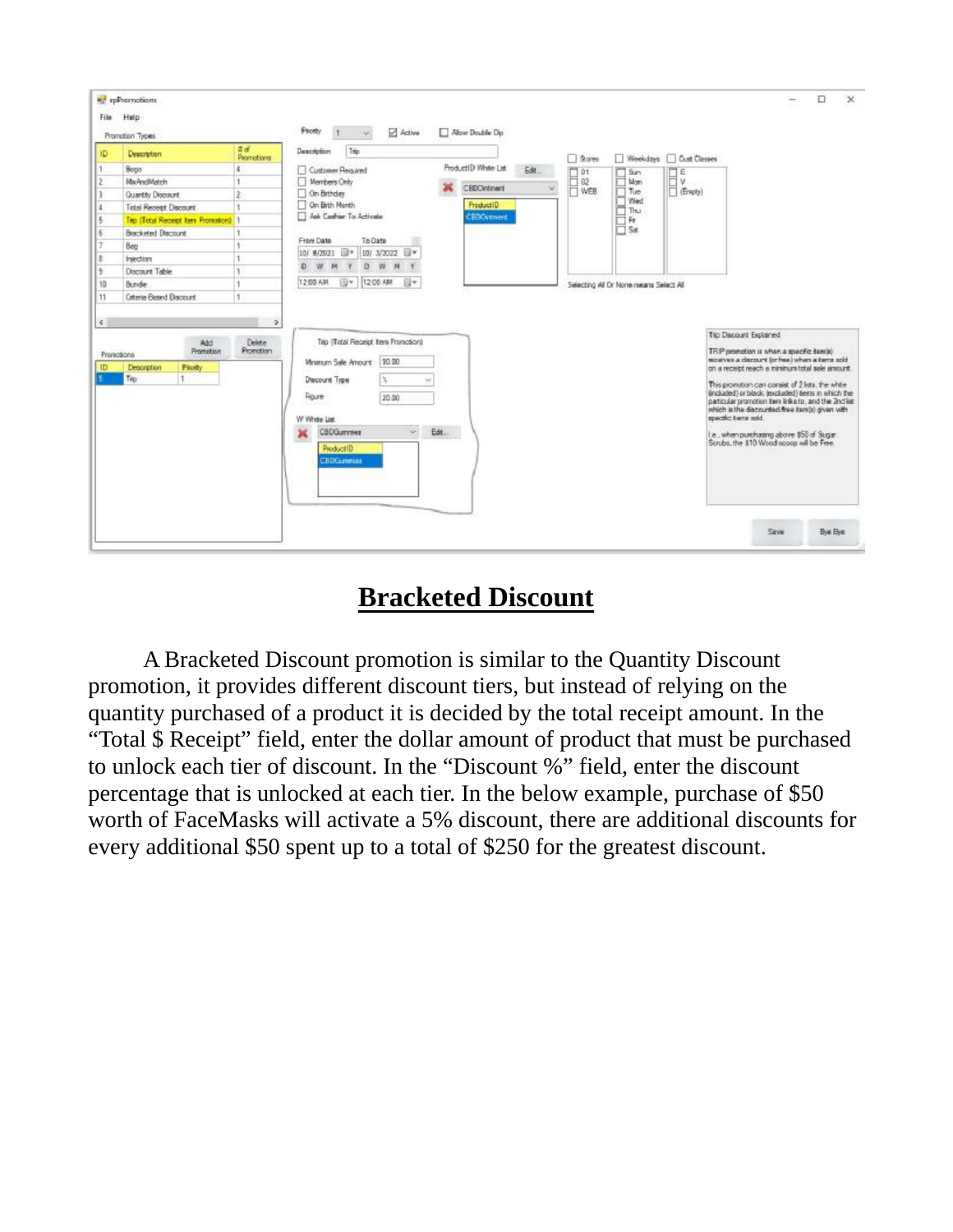

#### **Bag**

A Bag Promotion allows a percentage discount on all items bought when a bag is sold. Simply select the List for the type of bag(s) at the top of the screen, then at the bottom-center of the screen select the list of products to which the promotion applies. In the "Items in Bag Discount %" field, select the percentage discount that will be applied to the products. In the below example, purchase of a "RedBag" will activate a 5% discount on any baseballs, bats, cleats, gloves, and/or helmets that are purchased in addition to the bag.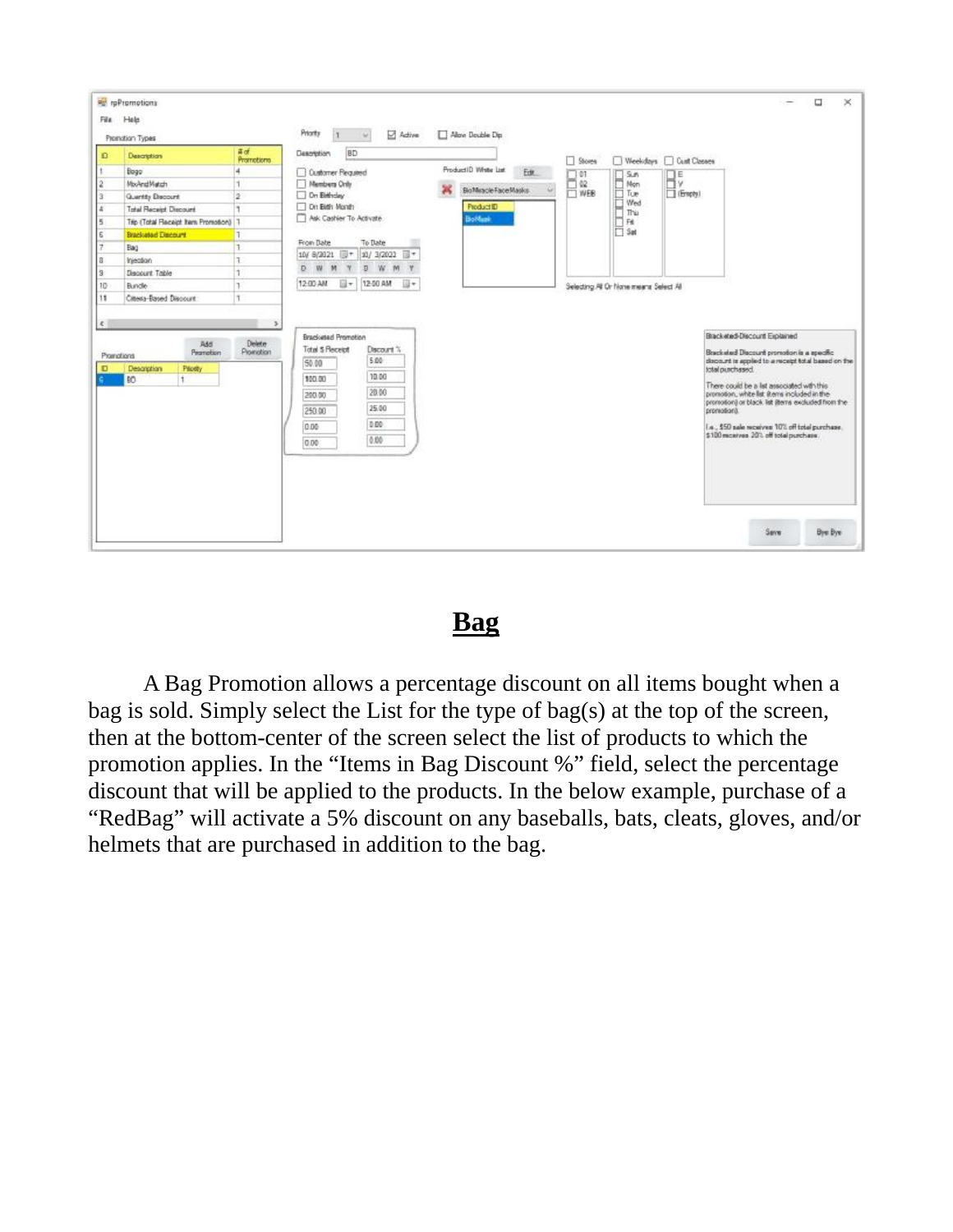|                                        | Promotion Types                                 |                               | Priority<br>Active<br>n.                     | Allow Double Dip     |        |                  |                                         |                                           |                                                                                                                                                           |  |
|----------------------------------------|-------------------------------------------------|-------------------------------|----------------------------------------------|----------------------|--------|------------------|-----------------------------------------|-------------------------------------------|-----------------------------------------------------------------------------------------------------------------------------------------------------------|--|
| Ю                                      | Description                                     | #al<br>Promotions             | Boo<br>Description                           |                      |        | Stown            |                                         | Weekdays Cust Classes                     |                                                                                                                                                           |  |
|                                        | Восо                                            | ¥                             | Customer Required                            | ProductID White List | Edit   | 口包               | $\Box$ Sun                              | $\Box$ E                                  |                                                                                                                                                           |  |
| $\overline{z}$                         | Mai-And Matichi                                 | $\mathbf{I}$                  | Nembers Only                                 | Rednags              | $\sim$ | $\Box$ 02<br>WEB | $\square$ Mon                           | $\Box^{\rm v}_{\rm \text{Im}(\text{eV})}$ |                                                                                                                                                           |  |
|                                        | Quantity Discount                               | $\overline{c}$                | On Bathday                                   |                      |        |                  | T <sub>ue</sub><br>Wed<br>٦             |                                           |                                                                                                                                                           |  |
|                                        | <b>Total Receipt Discount</b>                   |                               | On Beth North                                | Product D            |        |                  | Thu                                     |                                           |                                                                                                                                                           |  |
|                                        | Trip (Total Receipt Item Promotion) 1           |                               | Ask Cashier To Activate                      | REDBAG:              |        |                  | Fit                                     |                                           |                                                                                                                                                           |  |
|                                        | <b>Bracketed Discount</b>                       | T                             |                                              |                      |        |                  | 54                                      |                                           |                                                                                                                                                           |  |
|                                        | Bag                                             |                               | From Date<br>To Dete                         |                      |        |                  |                                         |                                           |                                                                                                                                                           |  |
|                                        | Intection                                       | ÷                             | 30/8/2021<br>30/ 3/2022 -                    |                      |        |                  |                                         |                                           |                                                                                                                                                           |  |
|                                        | Discount Table                                  | 1                             | D<br>W<br>D<br>W<br>M<br>N                   |                      |        |                  |                                         |                                           |                                                                                                                                                           |  |
|                                        | Burde                                           | ٠                             |                                              |                      |        |                  |                                         |                                           |                                                                                                                                                           |  |
|                                        |                                                 |                               | 12:00 AM<br>12-00 AM<br>□★<br>同米             |                      |        |                  | Selecting All Or None reeans Select All |                                           |                                                                                                                                                           |  |
|                                        | <b>Citela-Based Discount</b><br>Add             | п.<br>$\rightarrow$<br>Delate | Bag                                          |                      |        |                  |                                         |                                           | Bag Promotion Explained                                                                                                                                   |  |
|                                        | Promotion<br>Deacription<br>Peorty<br>Bag<br>T. | <b>Promotions</b>             | terra In Bag Discount % 5.00<br>W White List |                      |        |                  |                                         |                                           | A bag promotion allows to discount all the terms<br>bought when a bag is sold.<br>There are 2 lists participating in this promotion.                      |  |
|                                        |                                                 |                               | Ж<br><b>Heachel</b><br>Auto-                 | Edit                 |        |                  |                                         |                                           | The nain list contains a list of all the bags.                                                                                                            |  |
| 10<br>11<br>$\leq$<br>Promotional<br>ю |                                                 |                               | ProductID<br><b>BASEBALL</b>                 |                      |        |                  |                                         |                                           | it can be a white list (Only terns on the list are-<br>considered a bag) or a black list (all items are a<br>bag expect those on the list)                |  |
|                                        |                                                 |                               | <b>BAT</b><br>CLEATS<br>GLOVE                |                      |        |                  |                                         |                                           | If any of the soliditems is qualified as a bag, all<br>the bens qualified from the second list (ether<br>black or white listed) get the specied discount. |  |

# **Injection**

The Injection Promotion type is a VRP-custom written discount query that will be applied to a purchase upon reaching criteria specified by the customer. There are no lists or settings for injections, only if they are currently in use (active) and what level of priority they take when active.

# **Discount Table**

The Discount Table provides the option to enable the discount table (outside The Promotions Admin Module) along with any promotions that have been created in the The Promotions Admin Module. Simply check the "Active" checkbox to enable the Discount Table then select what priority you would like it to have compared to other promotions. You may also enable double dip if you would like the discount table to be applied with other promotions on the same product.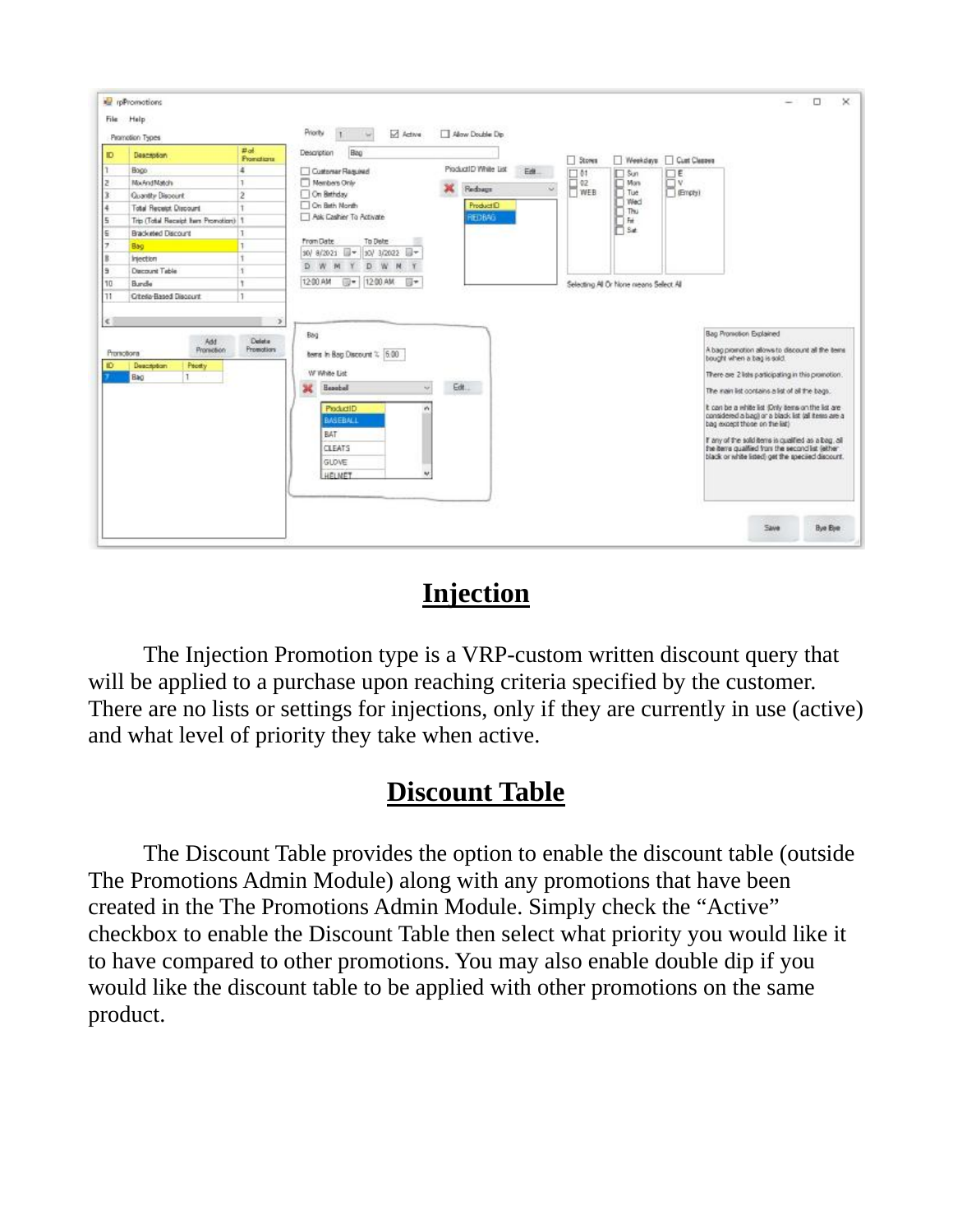### **Bundle**

The Bundle promotion enables a discount on two different lists of products with specified quantities to activate the promotion. In the bottom-center of the screen, select the list of items for Bundle List 1 and the list of items for Bundle List 2. Once this has been completed, enter the quantity of products that must be purchased for each of these to receive the discount. In the "Discount In" field, enter whether this discount will be a percentage, a flat amount, or simply create a new price for this bundle. In the below example, purchase of 1 popcorn and 2 sodas will enable a \$5 off discount.